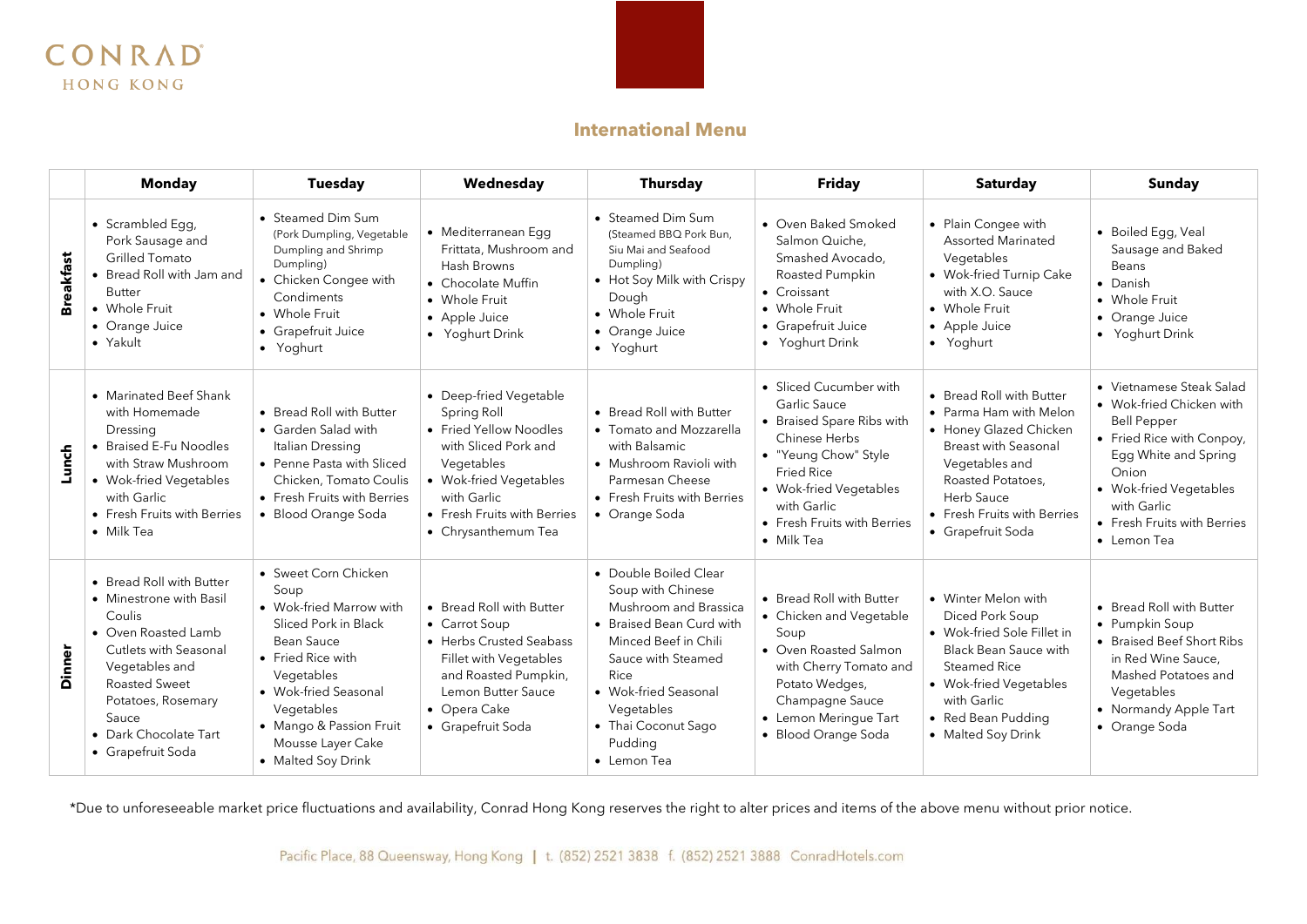# **國際餐單**

|        | 星期一                                                                        | 星期二                                                                 | 星期三                                                                  | 星期四                                                              | 星期五                                                                   | 星期六                                                                      | 星期日                                                               |
|--------|----------------------------------------------------------------------------|---------------------------------------------------------------------|----------------------------------------------------------------------|------------------------------------------------------------------|-----------------------------------------------------------------------|--------------------------------------------------------------------------|-------------------------------------------------------------------|
| 鰴<br>⊪ | • 炒蛋、豬肉腸及烤番茄<br>• 牛油軟包 配果醬及牛油<br>• 水果<br>• 橙汁<br>• 益力多乳酸飲品                 | • 中式點心<br>(燒賣 、 素菜餃及蝦餃)<br>• 雞肉粥 配佐料<br>• 水果<br>• 西柚汁<br>• 乳酪       | • 地中海式煎蛋餅、蘑菇<br>及薯餅<br>• 朱古力鬆餅<br>• 水果<br>• 蘋果汁<br>• 乳酪飲品            | • 中式點心<br>(叉燒包、燒賣及海鮮餃)<br>• 熱豆漿 配炸油條<br>• 水果<br>• 橙汁<br>• 乳酪     | • 焗煙熏三文魚蛋餅、<br>牛油果蓉及烤南瓜<br>• 牛角包<br>• 水果<br>• 西柚汁<br>• 乳酪飲品           | • 白粥 配醃菜<br>• X.O.醬炒蘿蔔糕<br>• 水果<br>• 蘋果汁<br>• 乳酪                         | • 水煮蛋、牛仔肉香腸<br>及焗豆<br>• 丹麥式甜包<br>• 水果<br>• 橙汁<br>• 乳酪飲品           |
|        | • 風味牛腱 配自家醬汁<br>• 草菇乾燒伊麵<br>• 蒜蓉炒時蔬<br>• 新鮮水果及雜莓<br>• 奶茶                   | • 牛油軟包 配牛油<br>• 田園沙律 配意式醬汁<br>• 茄醬雞肉長通粉<br>• 新鮮水果及雜莓<br>• 血橙梳打      | • 炸素春卷<br>• 肉絲炒油麵<br>• 蒜蓉炒時蔬<br>• 新鮮水果及雜莓<br>• 菊花茶                   | • 牛油軟包 配牛油<br>• 黑醋番茄水牛芝士<br>• 巴馬臣芝士蘑菇意式雲吞<br>• 新鮮水果及雜莓<br>• 香橙梳打 | • 蒜蓉拍青瓜<br>• 十香醉肉排<br>• 楊洲炒飯<br>• 蒜蓉炒時蔬<br>• 新鮮水果及雜莓<br>• 奶茶          | • 牛油軟包 配牛油<br>• 巴馬火腿 配蜜瓜<br>• 蜜汁雞胸 配時蔬、烤薯<br>及香草醬<br>• 新鮮水果及雜莓<br>• 西柚梳打 | • 越式牛柳沙律<br>• 甜椒炒雞柳<br>• 瑤柱蛋白香蔥炒飯<br>• 蒜蓉時蔬<br>• 新鮮水果及雜莓<br>• 檸檬茶 |
| 餐<br>密 | • 牛油軟包 配牛油<br>● 意式雜菜湯 配羅勒醬<br>• 烤羊扒 配時蔬、烤番薯<br>及迷迭香醬汁<br>• 黑朱古力撻<br>• 西柚梳打 | • 香甜粟米雞湯<br>• 豉汁翠玉瓜炒肉片<br>• 素菜炒飯<br>• 清炒時蔬<br>• 芒果熱情果千層蛋糕<br>• 麥精豆奶 | • 牛油軟包 配牛油<br>• 甘筍湯<br>• 香草鱸魚 配蔬菜、<br>烤南瓜及檸檬牛油汁<br>• 歌劇院蛋糕<br>• 西柚梳打 | • 菜膽燉北菇湯<br>• 麻婆豆腐飯 (牛肉)<br>• 清炒時蔬<br>• 泰式椰汁西米布丁<br>• 檸檬茶        | • 牛油軟包 配牛油<br>• 雜菜雞蓉湯<br>• 烤三文魚 配車厘茄、<br>薯角及香檳醬汁<br>• 檸檬蛋白撻<br>• 血橙梳打 | • 冬瓜肉粒湯<br>• 豉汁炒龍脷柳 配白飯<br>• 蒜蓉炒時蔬<br>• 紅豆糕<br>• 麥精豆奶                    | • 牛油軟包 配牛油<br>• 南瓜湯<br>• 紅酒汁燉牛肋<br>配薯蓉及蔬菜<br>• 諾曼地蘋果撻<br>• 香橙梳打   |

### \*因食材及供應浮動,香港港麗酒店保留修改菜譜的最終決定權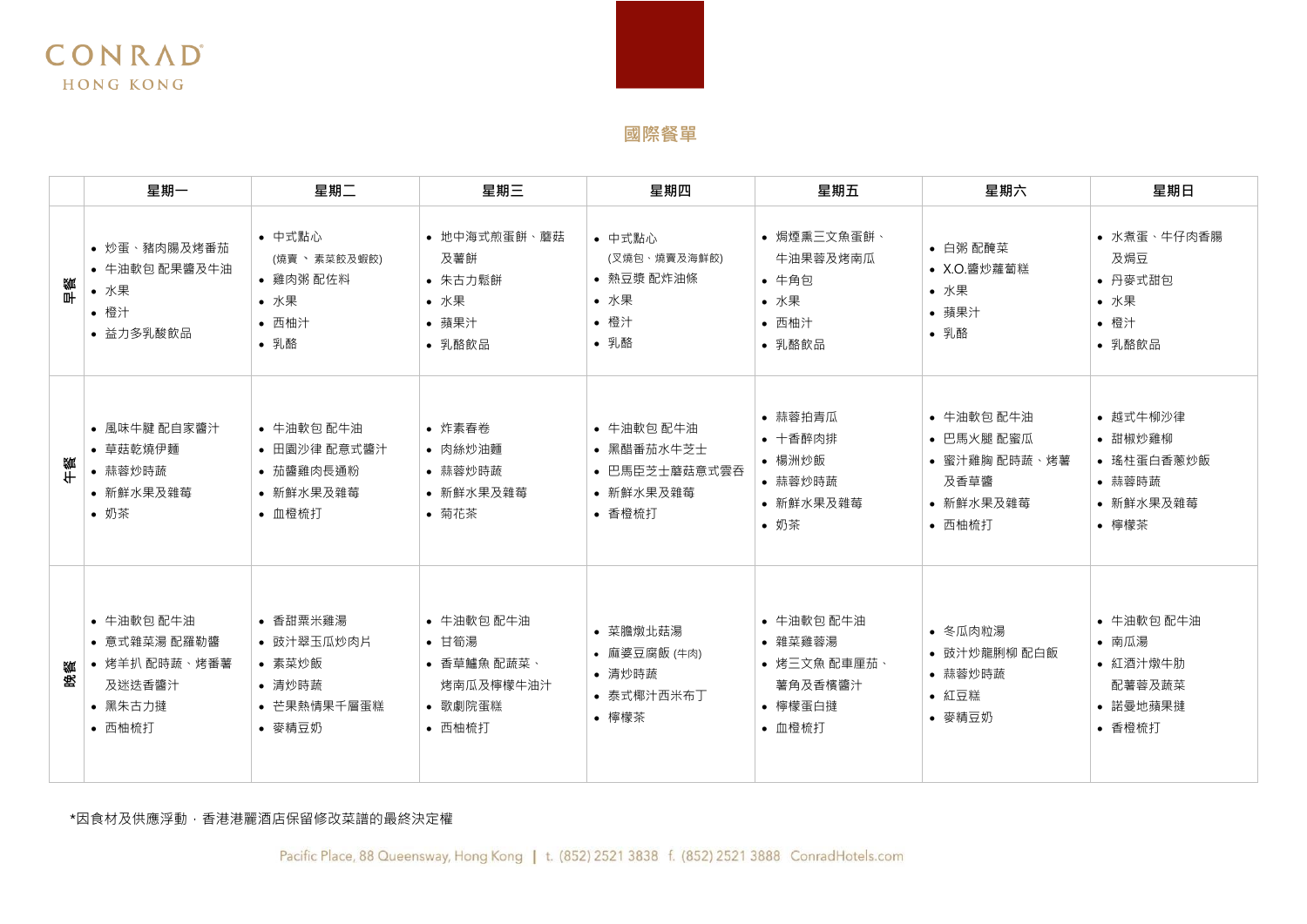

## **Vegetarian Menu**

|                  | <b>Monday</b>                                                                                                                                                                                | <b>Tuesday</b>                                                                                                                                                                                            | Wednesday                                                                                                                                                                                     | <b>Thursday</b>                                                                                                                                                                                                                     | <b>Friday</b>                                                                                                                                                                           | <b>Saturday</b>                                                                                                                                                                                     | Sunday                                                                                                                                                                                                                  |
|------------------|----------------------------------------------------------------------------------------------------------------------------------------------------------------------------------------------|-----------------------------------------------------------------------------------------------------------------------------------------------------------------------------------------------------------|-----------------------------------------------------------------------------------------------------------------------------------------------------------------------------------------------|-------------------------------------------------------------------------------------------------------------------------------------------------------------------------------------------------------------------------------------|-----------------------------------------------------------------------------------------------------------------------------------------------------------------------------------------|-----------------------------------------------------------------------------------------------------------------------------------------------------------------------------------------------------|-------------------------------------------------------------------------------------------------------------------------------------------------------------------------------------------------------------------------|
| <b>Breakfast</b> | • Scrambled Egg,<br>Asparagus and Grilled<br>Tomato<br>• Bread Roll with Jam and<br><b>Butter</b><br>• Whole Fruit<br>• Orange Juice<br>• Yakult                                             | • Steamed Dim Sum<br>(Spinach Dumpling,<br>Vegetable Dumpling and<br>Pumpkin Dumpling)<br>• Corn Congee with<br>Condiments<br>• Whole Fruit<br>• Grapefruit Juice<br>· Yoghurt                            | • Mediterranean Egg<br>Frittata, Mushroom and<br>Hash Browns<br>• Chocolate Muffin<br>• Whole Fruit<br>• Apple Juice<br>• Yoghurt Drink                                                       | • Wok-fried Needle<br>Noodles with Spring<br>Onion, Sprouts and<br>Chinese Mushroom<br>• Hot Soy Milk with Crispy<br>Dough<br>• Whole Fruit<br>• Orange Juice<br>• Yoghurt                                                          | • Oven Baked Sundried<br>Tomato and Onion<br>Quiche, Smashed<br>Avocado, Roasted<br>Pumpkin<br>• Croissant<br>• Whole Fruit<br>• Grapefruit Juice<br>• Yoghurt Drink                    | • Plain Congee with<br>Assorted Preserved<br>Vegetables<br>• Wok-fried Rice Roll with<br>Soy Sauce<br>• Whole Fruit<br>• Apple Juice<br>· Yoghurt                                                   | • Boiled Egg, Baked<br>Beans, Sautéed<br>Mushroom and Spinach<br>• Danish<br>• Whole Fruit<br>• Orange Juice<br>• Yoghurt Drink                                                                                         |
| Lunch            | • Marinated Wheat<br>Gluten with Homemade<br>Dressing<br>• Braised E-Fu Noodles<br>with Straw Mushroom<br>• Wok-fried Vegetables<br>with Garlic<br>• Fresh Fruits with Berries<br>• Milk Tea | • Bread Roll with Butter<br>• Garden Salad with<br>Italian Dressing<br>• Penne Pasta with Cherry<br>Tomatoes and Cheese.<br>Tomato Coulis<br>• Fresh Fruits with Berries<br>• Blood Orange Soda           | • Deep-fried Vegetable<br>Spring Roll<br>• Fried Yellow Noodles<br>with Vegetables<br>Julienne<br>• Wok-fried Vegetables<br>with Garlic<br>• Fresh Fruits with Berries<br>• Chrysanthemum Tea | • Bread Roll with Butter<br>• Tomato and Mozzarella<br>with Balsamic<br>• Mushroom Ravioli with<br>Parmesan Cheese<br>• Fresh Fruits with Berries<br>• Orange Soda                                                                  | • Sliced Cucumber with<br>Vinegar Sauce<br>• Fried Rice with<br>Preserved and Mixed<br>Vegetables<br>• Wok-fried Vegetables<br>with Garlic<br>• Fresh Fruits with Berries<br>• Milk Tea | • Bread Roll with Butter<br>• Potato Salad<br>• Baked Focaccia with<br>Cheese, Grilled<br>Vegetables and Tomato<br>• Fresh Fruits with Berries<br>• Grapefruit Soda                                 | • Green Papaya Salad<br>• Wok-fried Vegetarian<br>Chicken with Bell<br>Pepper<br>• Fried Rice with Egg<br>White and Spring Onion<br>• Wok-fried Vegetables<br>with Garlic<br>• Fresh Fruits with Berries<br>• Lemon Tea |
| Dinner           | • Bread Roll with Butter<br>• Minestrone with Basil<br>Coulis<br>• Vegetarian Burger with<br>Mushroom and Cheese.<br>Potato Wedges<br>• Dark Chocolate Tart<br>• Grapefruit Soda             | • Sweet Corn Soup<br>• Braised Bean Curd in<br>Chili Sauce<br>• Fried Rice with<br>Vegetables<br>• Wok-fried Seasonal<br>Vegetables<br>• Mango & Passion Fruit<br>Mousse Layer Cake<br>• Malted Soy Drink | • Bread Roll with Butter<br>• Carrot Soup<br>• Asparagus Ragout in<br>Filo Parcel with Vichy<br>Carrots and Potatoes,<br>Herb Oil<br>• Opera Cake<br>• Grapefruit Soda                        | • Double Boiled Clear<br>Soup with Chinese<br>Mushroom and Brassica<br>• Sautéed Diced<br>Mushroom with Water<br>Chestnut and Ginkgo<br>• Wok-fried Seasonal<br>Vegetables<br>• Thai Coconut Sago<br>Pudding<br>$\bullet$ Lemon Tea | • Bread Roll with Butter<br>• Vegetable Soup<br>• Baked Macaroni with<br>Truffle Cream and<br>Porcini Mushroom<br>• Lemon Merinque Tart<br>· Blood Orange Soda                          | • Sweet Corn Soup with<br>Mushroom<br>• Braised E-Fu Noodles<br>with Vegetarian Chicken<br>and Dried Bean Curd<br>• Wok-fried Vegetables<br>with Garlic<br>• Red Bean Pudding<br>• Malted Soy Drink | • Bread Roll with Butter<br>• Pumpkin Soup<br>• Vegetarian Meatballs in<br>Tomato Sauce, Mashed<br>Potatoes and<br>Vegetables<br>• Normandy Apple Tart<br>• Orange Soda                                                 |

\*Due to unforeseeable market price fluctuations and availability, Conrad Hong Kong reserves the right to alter prices and items of the above menu without prior notice.